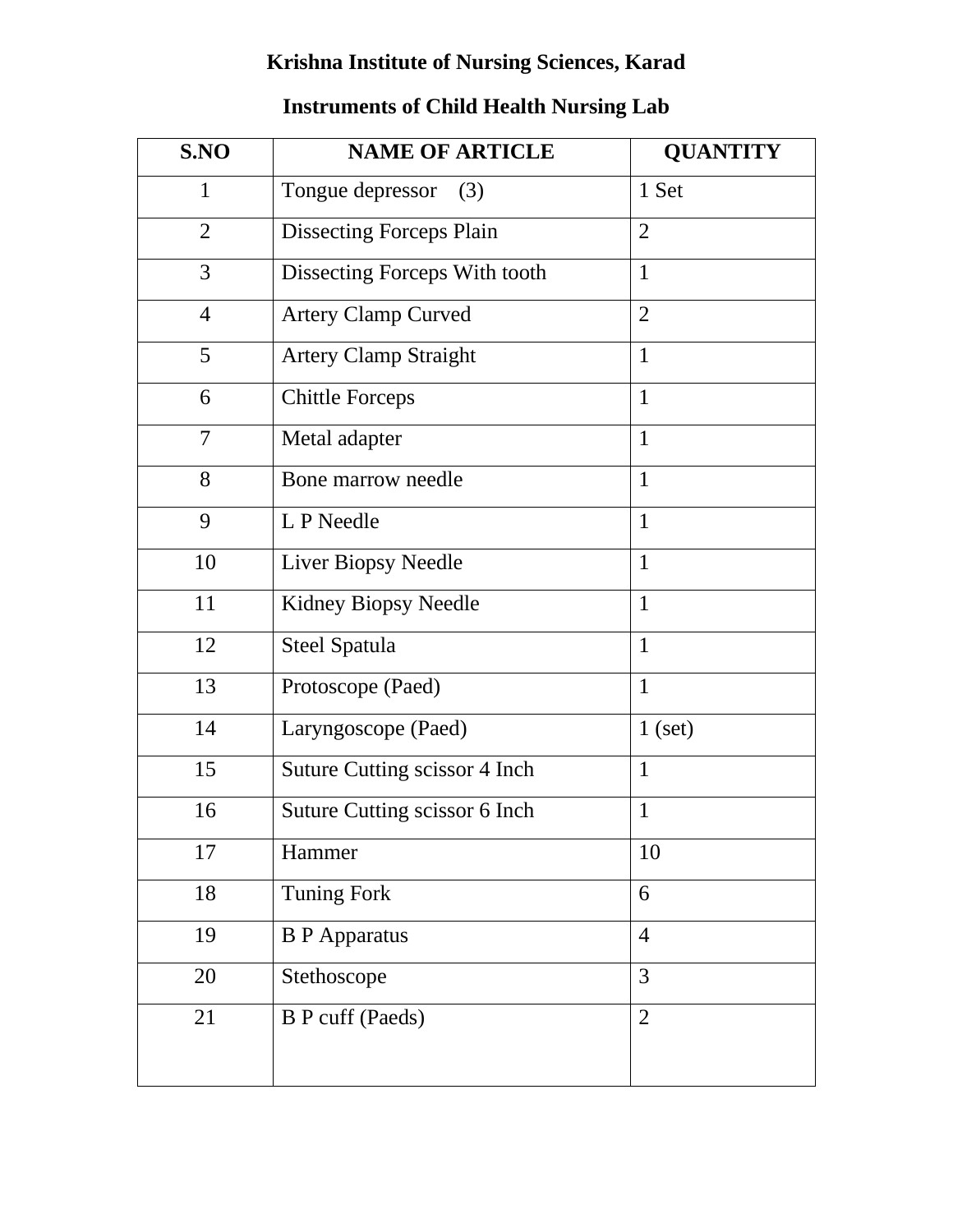| <b>Sr No</b>   | <b>STEEL ARTICLES</b>    | Quantity        |
|----------------|--------------------------|-----------------|
| 1.             | Steel trays 12/15        | $\overline{2}$  |
| 2.             | Steel trays 10/12        | 8               |
| Sr.No          | <b>Instruments</b>       | <b>Quantity</b> |
| 3.             | Steel trays 5/6          | $\overline{2}$  |
| 4.             | Steel trays 6/3          | $\overline{2}$  |
| 5.             | Kidney tray              | 5               |
| 6.             | Spirit lamp              | $\overline{2}$  |
| 7.             | Spoon                    | 6               |
| 8.             | Wati                     | 6               |
| 9.             | Palady (Big 5 Small 7)   | 12              |
| Sr.No          | <b>Enamel Articles</b>   | Quantity        |
| 1.             | <b>Bowls 9cm</b>         | $\overline{4}$  |
| 2.             | Bowls12cm                | 3               |
| 3.             | Bowls 20cm               | $\overline{2}$  |
| 4.             | Measuring Jar 2 liter    | $\mathbf{1}$    |
| 5.             | Measuring jar 1litr      | $\mathbf{1}$    |
| Sr.No          | <b>Aluminum Articles</b> | <b>Quantity</b> |
| $\mathbf{1}$   | Enema can                | $\mathbf{1}$    |
| 2              | Bed pan                  | $\mathbf{1}$    |
| Sr.No          | <b>Glass Articles</b>    | Quantity        |
| $\mathbf{1}$   | Clinical thermometer     | 3               |
| $\overline{2}$ | Rectal thermometer       | $\overline{2}$  |
| 3              | Feeding cup              | $\overline{2}$  |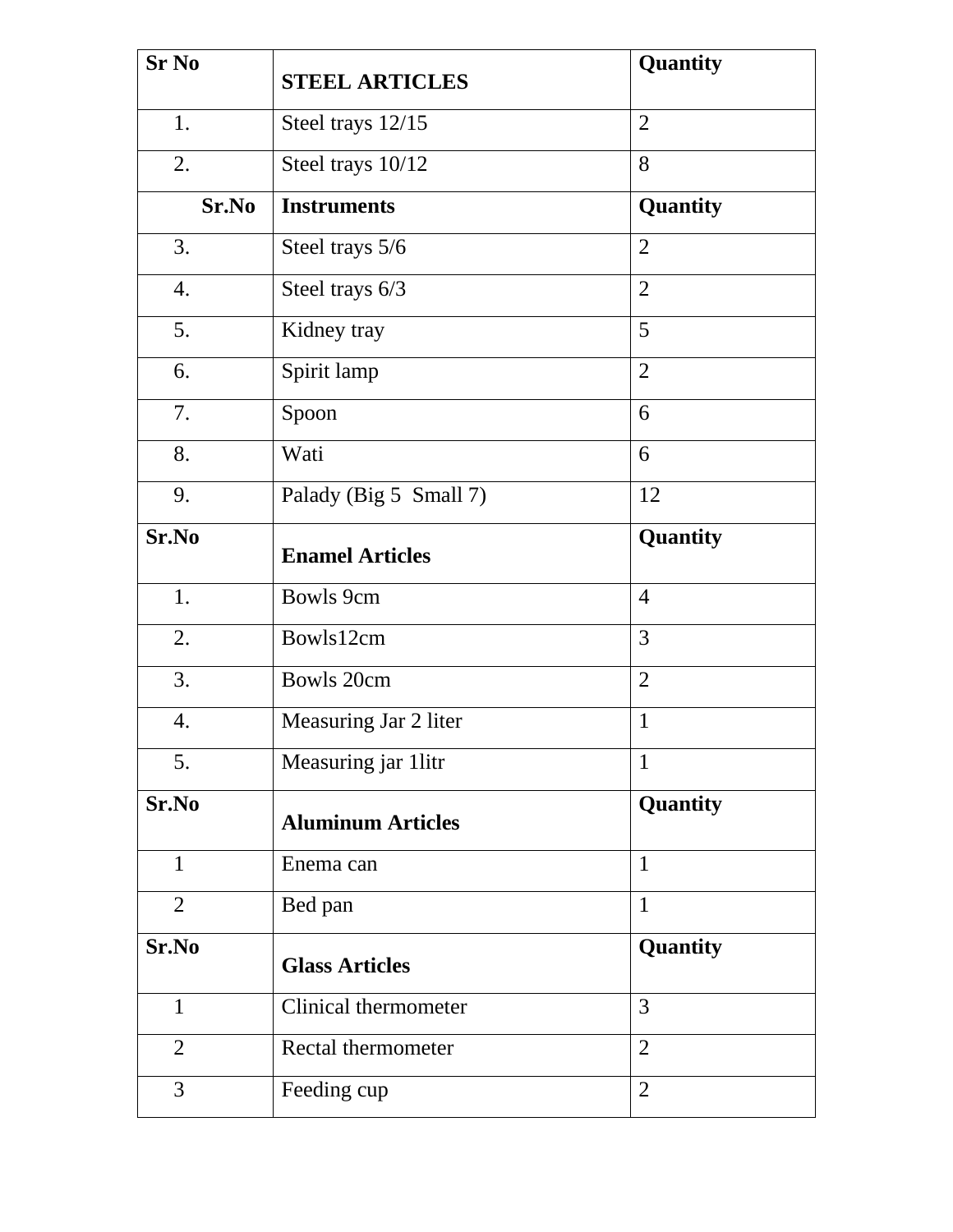| $\overline{4}$ | Mortal & piston                     | $\mathbf{1}$   |
|----------------|-------------------------------------|----------------|
| 5              | Digital thermometer                 | $\mathbf{1}$   |
|                | <b>Plastic Wares</b>                | Quantity       |
| $\mathbf{1}$   | <b>Ounce Glass 125ml</b>            | 5              |
| $\overline{2}$ | Ounce glass 10ml                    | $\mathbf{1}$   |
| Sr.No          | <b>Instruments</b>                  | Quantity       |
| 3              | Kidney Tray                         | 5              |
| $\overline{4}$ | Oxygen Hood                         | $\overline{2}$ |
| 5              | Humidifier                          | $\mathbf{1}$   |
| 6              | <b>Flow Meter</b>                   | $\mathbf{1}$   |
| Sr.No          | <b>Rubber Articles</b>              | Quantity       |
| $\mathbf{1}$   | Plain catheters (different size)    | 10             |
| $\overline{2}$ | Ice cap                             | $\mathbf{1}$   |
| 3              | Hot water bag                       | $\mathbf{1}$   |
| $\overline{4}$ | Measuring tape                      | $\mathbf{1}$   |
| 5              | AMBU bag with connection            | $\mathbf{1}$   |
| 6              | Face mask                           | $\overline{2}$ |
| 7              | Reservoir white                     | $\mathbf{1}$   |
| 8              | Reservoir black                     | $\mathbf{1}$   |
| 9              | Endotracheal tube 1.5,2.5,3,3.5,4.5 | 6              |
| 10             | Plastic airway                      | $\mathbf{1}$   |
| 11             | Elbow splint                        | $\mathbf{1}$   |
| 12             | Mackintosh                          | 10             |
| 13             | Medicine dropper                    | $\mathbf{1}$   |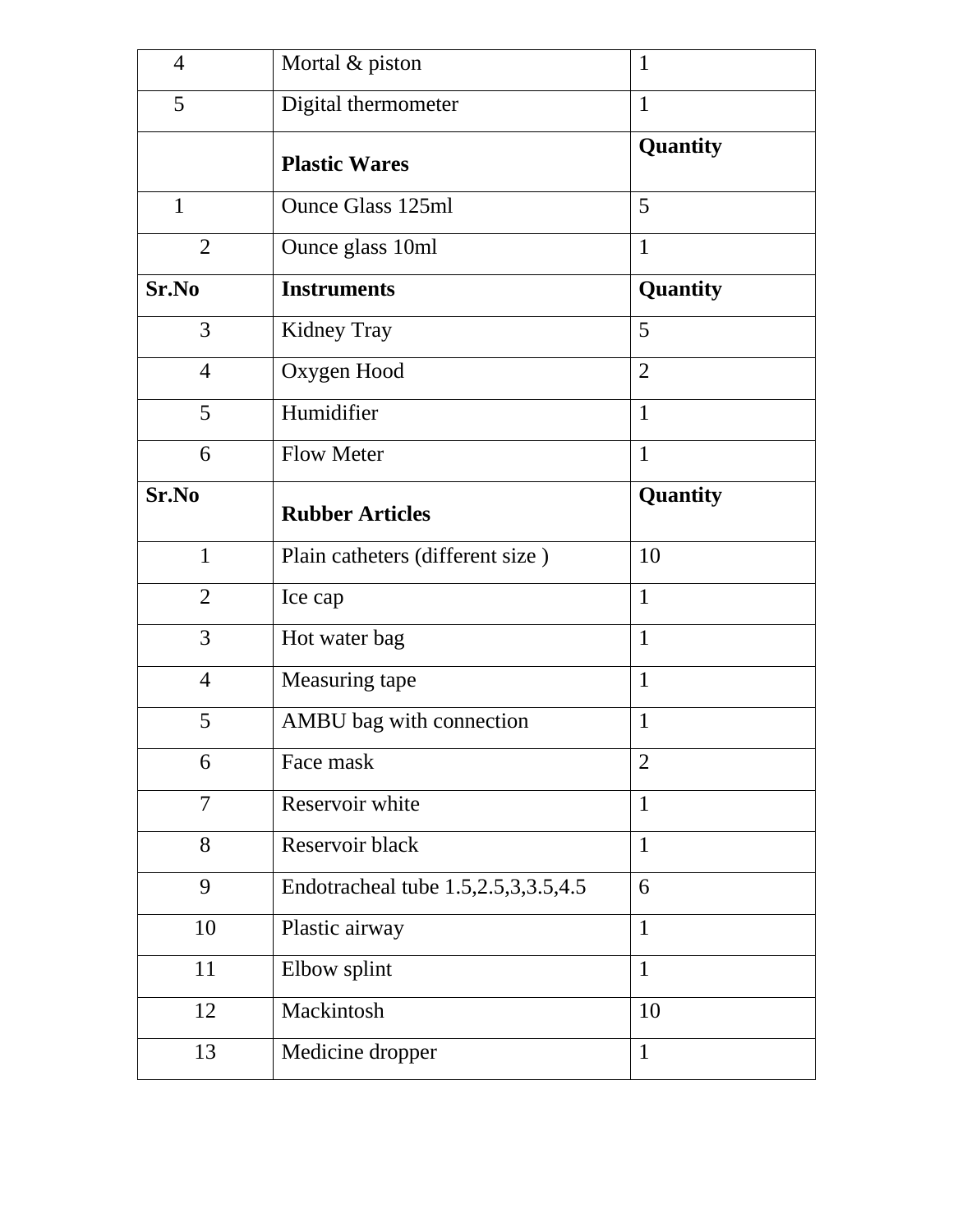| 14             | Quick Dry Rubber sheet (Big)          | $\mathbf{1}$   |
|----------------|---------------------------------------|----------------|
| 15             | <b>Quick Dry Rubber sheet (Small)</b> | $\mathbf{1}$   |
| Sr.No          | <b>Machineries</b>                    | Quantity       |
| 1              | <b>Suction Machine</b>                | $\mathbf{1}$   |
| $\overline{2}$ | Nebulizer                             | $\mathbf{1}$   |
| 3              | Oxygen cylinder with stand            | $\mathbf{1}$   |
| Sr.No          | <b>Miscellaneous</b>                  | Quantity       |
| $\mathbf{1}$   | Big dust bin                          | $\mathbf{1}$   |
| $\overline{2}$ | Locker                                | $\overline{2}$ |
| 3              | Screen                                | $\mathbf{1}$   |
| 5              | Pediatric bed                         | $\mathbf{1}$   |
| 6              | Pediatric bed mattress                | $\mathbf{1}$   |
| 7              | Glass cupboard                        | $\mathbf{1}$   |
| 8              | Dept notice board                     | $\mathbf{1}$   |
| 9              | Baby bath tub (Big-1)                 | $\mathbf{1}$   |
| 10             | Baby bath tub (Small-1)               | $\mathbf{1}$   |
| 11             | Baby feeding bottle                   | $\mathbf{1}$   |
| Sr.No          | <b>Toys</b>                           | Quantity       |
| 1              | Funny car                             | $\mathbf{1}$   |
| $\overline{2}$ | Educational animal train              | $\mathbf{1}$   |
| 3              | Hockey (stick & ball)                 | $\mathbf{1}$   |
| $\overline{4}$ | Skipping rope                         | $\mathbf{1}$   |
| 5              | Chess (board 1 Chess pack 1)          | $1^{\circ}$    |
| 6              | Cricket (bat & bowl)                  | $\mathbf{1}$   |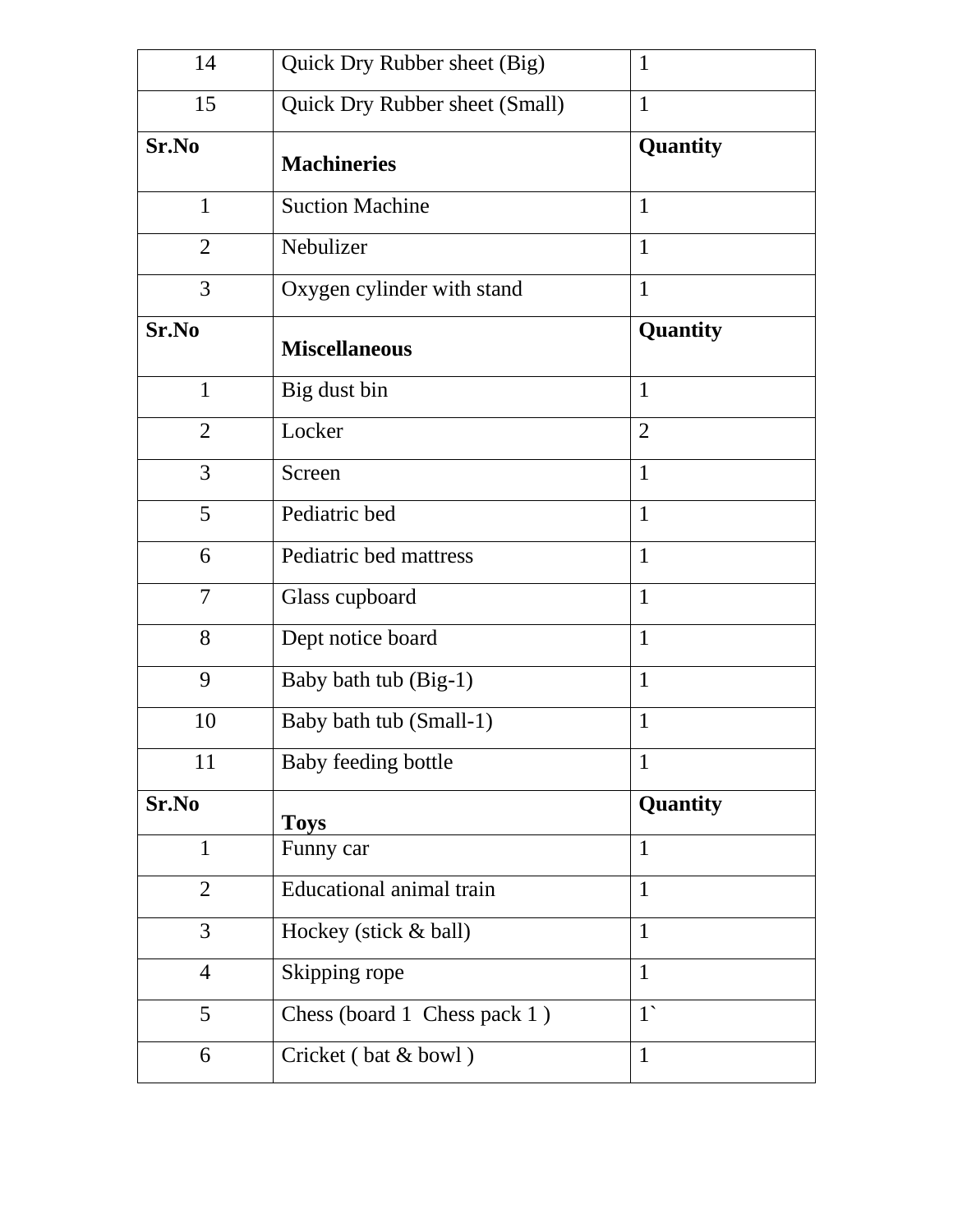| $\overline{7}$ | Color block                  | $\mathbf{1}$   |
|----------------|------------------------------|----------------|
| 8              | Merry round                  | $\mathbf{1}$   |
| 9              | Rattle set (5 atom)          | $\mathbf{1}$   |
| 10             | I Q Matches game             | $\mathbf{1}$   |
| 11             | Badminton (ball 1 Shuttle 1) | $\mathbf{1}$   |
| 12             | Baby doll                    | $\mathbf{1}$   |
| 13             | Musical doll                 | $\mathbf{1}$   |
| 14             | Plastic bucket               | $\overline{2}$ |
| 15             | Kitchen Equipment set        | $\mathbf{1}$   |
| 16             | Musical fruit set            | $\mathbf{1}$   |
| 17             | Kingdom block                | $\mathbf{1}$   |
| 18             | Design making set            | $\mathbf{1}$   |
| 19             | Soft balls                   | $\mathbf{1}$   |
| 20             | Animal Zoo set               | $\mathbf{1}$   |
| 21             | Doctor set                   | $\mathbf{1}$   |
| 22             | Bird sanctuary set           | $\mathbf{1}$   |
| 23             | <b>Basket ball</b>           | $\mathbf{1}$   |
|                |                              |                |
|                |                              |                |
|                |                              |                |
|                |                              |                |
|                |                              |                |
|                |                              |                |
|                |                              |                |
|                |                              |                |
|                |                              |                |